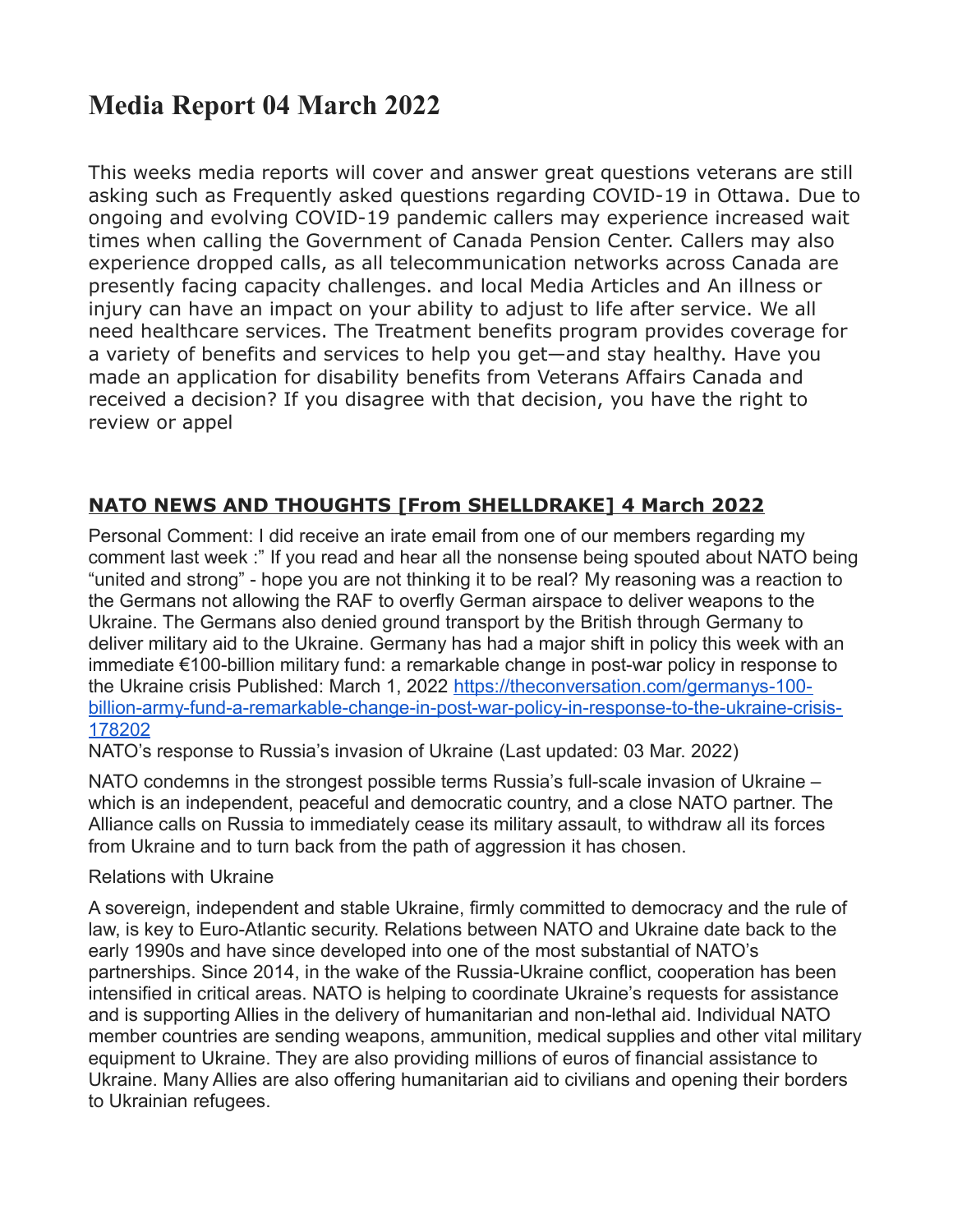Since Russia's illegal and illegitimate annexation of Crimea in 2014, NATO has helped to train, fund and reform Ukraine's armed forces and defence institutions. Since 2016, these efforts have been organised through a Comprehensive Assistance Package that includes a wide range of capacity-building programmes and trust funds, focused in key areas like cyber defence, logistics and countering hybrid warfare. Ukrainian forces have also developed their capabilities by participating in NATO exercises and operations. NATO's actions are defensive, designed not to provoke a conflict but to prevent a conflict. It is important to make sure that there is not an even bigger crisis in Europe where Russia challenges, or is threatening, or attacking any NATO country.

NATO, along with the European Union and other partners, has helped coordinate Allies' adoption of the unprecedented package of restrictive measures placed on Russia as a result of its brutal and unconscionable actions. These measures include massive and severe sanctions. President Putin's decision to attack Ukraine is a terrible strategic mistake, for which Russia will pay a heavy price, both economically and politically, for years to come.NATO has deployed thousands of additional defensive land and air forces in the eastern part of the Alliance, and maritime assets across the NATO area. The Alliance has activated NATO's defence plans so that it is prepared to respond to any developments and secure Alliance territory, including by drawing on highly ready response forces. All measures are and remain preventive, proportionate and non-escalatory.

#### **Statement by NATO Heads of State and Government on Russia's attack on Ukraine.**

We have met to discuss the gravest threat to Euro-Atlantic security in decades. We condemn in the strongest possible terms Russia's full-scale invasion of Ukraine, enabled by Belarus. We call on Russia to immediately cease its military assault, to withdraw all its forces from Ukraine and to turn back from the path of aggression it has chosen. This long-planned attack on Ukraine, an independent, peaceful and democratic country, is brutal and wholly unprovoked and unjustified. We deplore the tragic loss of life, enormous human suffering and destruction caused by Russia's actions. Peace on the European continent has been fundamentally shattered. The world will hold Russia, as well as Belarus, accountable for their actions. We call on all states to condemn this unconscionable attack unreservedly. No one should be fooled by the Russian government's barrage of lies.

Russia bears full responsibility for this conflict. It has rejected the path of diplomacy and dialogue repeatedly offered to it by NATO and Allies. It has fundamentally violated international law, including the UN Charter. Russia's actions are also a flagrant rejection of the principles enshrined in the NATO-Russia Founding Act: it is Russia that has walked away from its commitments under the Act. President Putin's decision to attack Ukraine is a terrible strategic mistake, for which Russia will pay a severe price, both economically and politically, for years to come. Massive and unprecedented sanctions have already been imposed on Russia. NATO will continue to coordinate closely with relevant stakeholders and other international organisations including the EU. At the invitation of the Secretary General, we were joined today by Finland, Sweden and the European Union.

We stand in full solidarity with the democratically elected president, parliament and government of Ukraine and with the brave people of Ukraine who are now defending their homeland. Our thoughts are with all those killed, injured and displaced by Russia's aggression, and with their families. NATO remains committed to all the foundational principles underpinning European security, including that each nation has the right to choose its own security arrangements. We will continue to provide political and practical support to Ukraine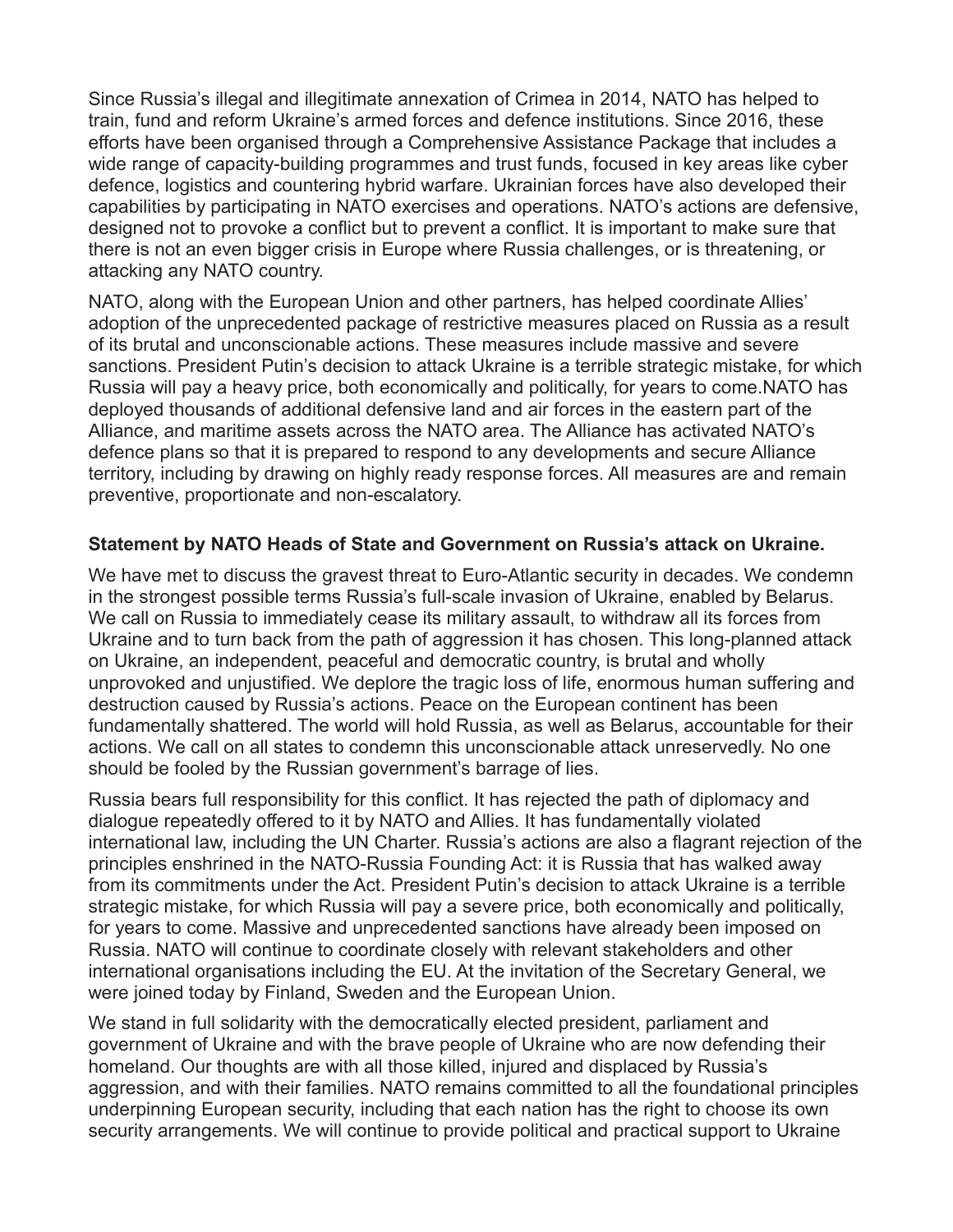as it continues to defend itself and call on others to do the same. We reaffirm our unwavering support for the independence, sovereignty and territorial integrity of Ukraine within its internationally recognised borders, including its territorial waters. This principled position will never change.

In light of Russia's actions, we will draw all the necessary consequences for NATO's deterrence and defence posture. Allies have held consultations under Article 4 of the Washington Treaty. We will continue to take all measures and decisions required to ensure the security and defence of all Allies. We have deployed defensive land and air forces in the eastern part of the Alliance, and maritime assets across the NATO area. We have activated NATO's defence plans to prepare ourselves to respond to a range of contingencies and secure Alliance territory, including by drawing on our response forces. We are now making significant additional defensive deployments of forces to the eastern part of the Alliance. We will make all deployments necessary to ensure strong and credible deterrence and defence across the Alliance, now and in the future. Our measures are and remain preventive, proportionate and non-escalatory.

Our commitment to Article 5 of the Washington Treaty is iron-clad. We stand united to protect and defend all Allies. Freedom will always win over oppression.

## **Veterans Independence Program VIP**

[Share this page](https://www.veterans.gc.ca/eng/housing-and-home-life/help-at-home/veterans-independence-program#shr-pg-pnl1)

Could home care services help you remain independent in your own home? The Veterans Independence Program provides annual funding to help cover the cost for these services.

#### About this program

The Veterans Independence Program provides annual tax-free funding for services such as grounds maintenance, housekeeping, meal preparation, personal care, and professional health and support services.

This program does not replace other federal, provincial or municipal programs. Instead, it is intended to work with those programs to help meet your needs.

Note: If you think you may have a need for these services, be sure to complete the Veterans Independence Program application at the same time as your Pain and Suffering Compensation application. If approved, this will allow you to access support at the earliest possible date.

#### Do you qualify?

You should apply for the Veterans Independence Program if you need home care services and you: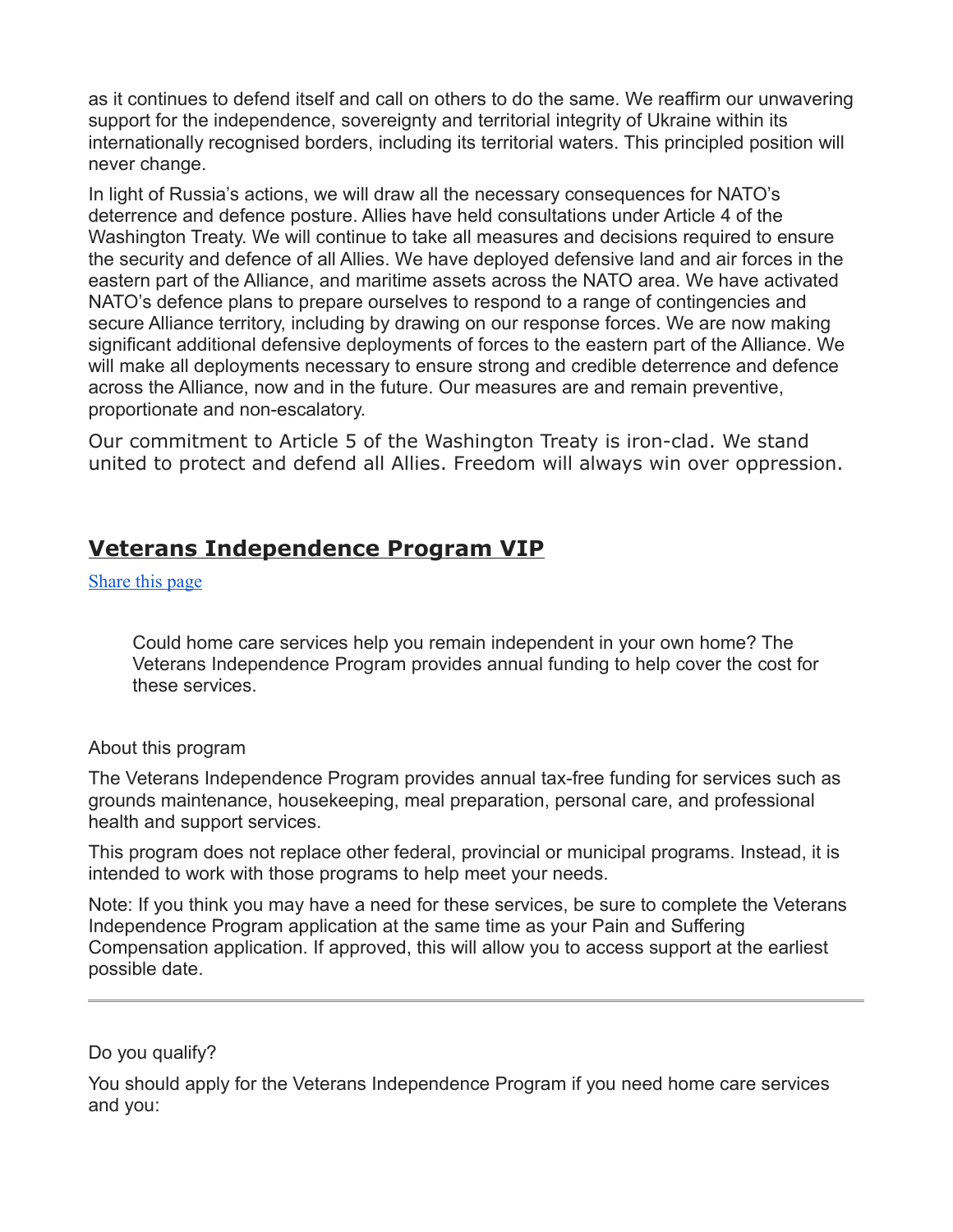- have qualified for a disability benefit, or
- have qualified for the War Veterans Allowance, or
- receive Prisoner of War Compensation, or
- are eligible for, but can't access, a Contract Bed (also known as a Priority Access Bed) in a long term care facility.

How to apply

Get help with your application

The staff at any [VAC office](https://www.veterans.gc.ca/eng/contact) can assist you, or call us at 1-866-522-2122.

#### Additional information

Find out more

Services covered by VIP funding include:

- Grounds maintenance (can include snow removal, lawn mowing, etc.)
- Housekeeping (can include assistance with cleaning, laundry, meal preparation, errands, etc.)
- Access to nutrition (e.g. meal delivery services)
- Professional healthcare and support (nursing services, occupational therapy, assessments, etc.)
- Personal care
- Ambulatory healthcare (assessments, diagnostics, activities and transportation to these services)
- Transportation (transportation to social or community activities)
- Long term care
- Home adaptations (contribution towards modifications to the Veteran's principal residence that are necessary for the Veteran to carry out everyday activities).

See [current maximum rates payable](https://www.veterans.gc.ca/eng/resources/rates#vip) for these services.

[Healthcare service providers](https://www.veterans.gc.ca/eng/health-support/information-for-healthcare-service-providers) - Learn more about providing VIP services and how to become a registered provider.

#### Related programs

[Disability Benefit:](https://www.veterans.gc.ca/eng/health-support/physical-health-and-wellness/compensation-illness-injury/disability-benefits) Compensation to recognize that your injury or illness is a result of your military service.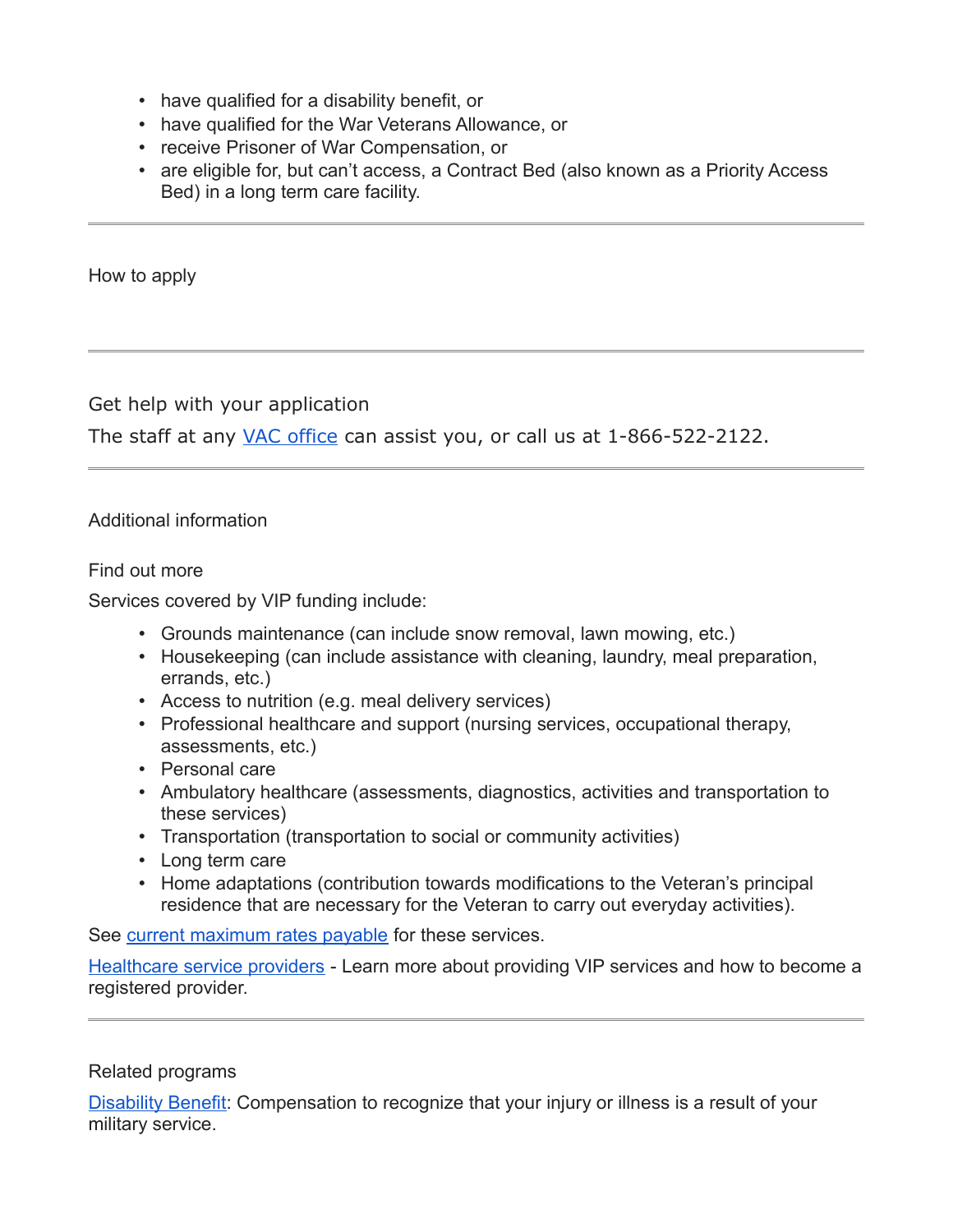[War Veterans Allowance:](https://www.veterans.gc.ca/eng/financial-support/income-support/war-veterans-allowance) Monthly payments if you have a low household income.

[Prisoner of War Compensation:](https://www.veterans.gc.ca/eng/financial-support/prisoner-of-war-benefits/prisoner-of-war-compensation) Monthly compensation if you were taken prisoner or detained by enemy forces.

[Attendance Allowance:](https://www.veterans.gc.ca/eng/health-support/physical-health-and-wellness/compensation-illness-injury/attendance-allowance) Monthly payments if your health needs require personal care support.

[Veterans Independence Program for survivors:](https://www.veterans.gc.ca/eng/housing-and-home-life/help-at-home/veterans-independence-program-survivors) As a surviving spouse, you may qualify for help to remain independent in your home.

[Veterans Independence Program for primary caregiver:](https://www.veterans.gc.ca/eng/housing-and-home-life/help-at-home/veterans-independence-program-caregivers) You may qualify for help to remain independent in your home.

Frequently asked questions

What is the fastest way to apply for VIP services? The fastest way to apply is by using [My VAC Account.](https://www.veterans.gc.ca/eng/e_services)

I am currently living outside of Canada, can I still receive my VIP benefits?

Unfortunately, Veterans Independence Program payments can only be provided to you when you are residing in Canada.

Can I choose any provider of services?

You may obtain services from the provider of your choice.

How is my housekeeping/grounds maintenance grant calculated?

The housekeeping and grounds maintenance grants are calculated based on your level of need and the going rate for these services in your area, up to allowable [maximum amount.](https://www.veterans.gc.ca/pdf//services/rates/max-vip-rates-2021.pdf) These rates are determined by a review of costs for these services across the country, including the labour market index. This national rate table shows the [going rates payable by geographic area.](https://www.veterans.gc.ca/pdf/rates/vip-nat-rat2021.pdf)

What is a "Benefit Year"? Do my benefits have an end date?

We create one-year arrangements for VIP benefits, however this does not mean that your benefits will stop after one year. Your benefits will continue for as long as you need them. The one-year arrangement is a mechanism we use to help manage your support. However, if your health needs or other circumstances change at any time, please contact us.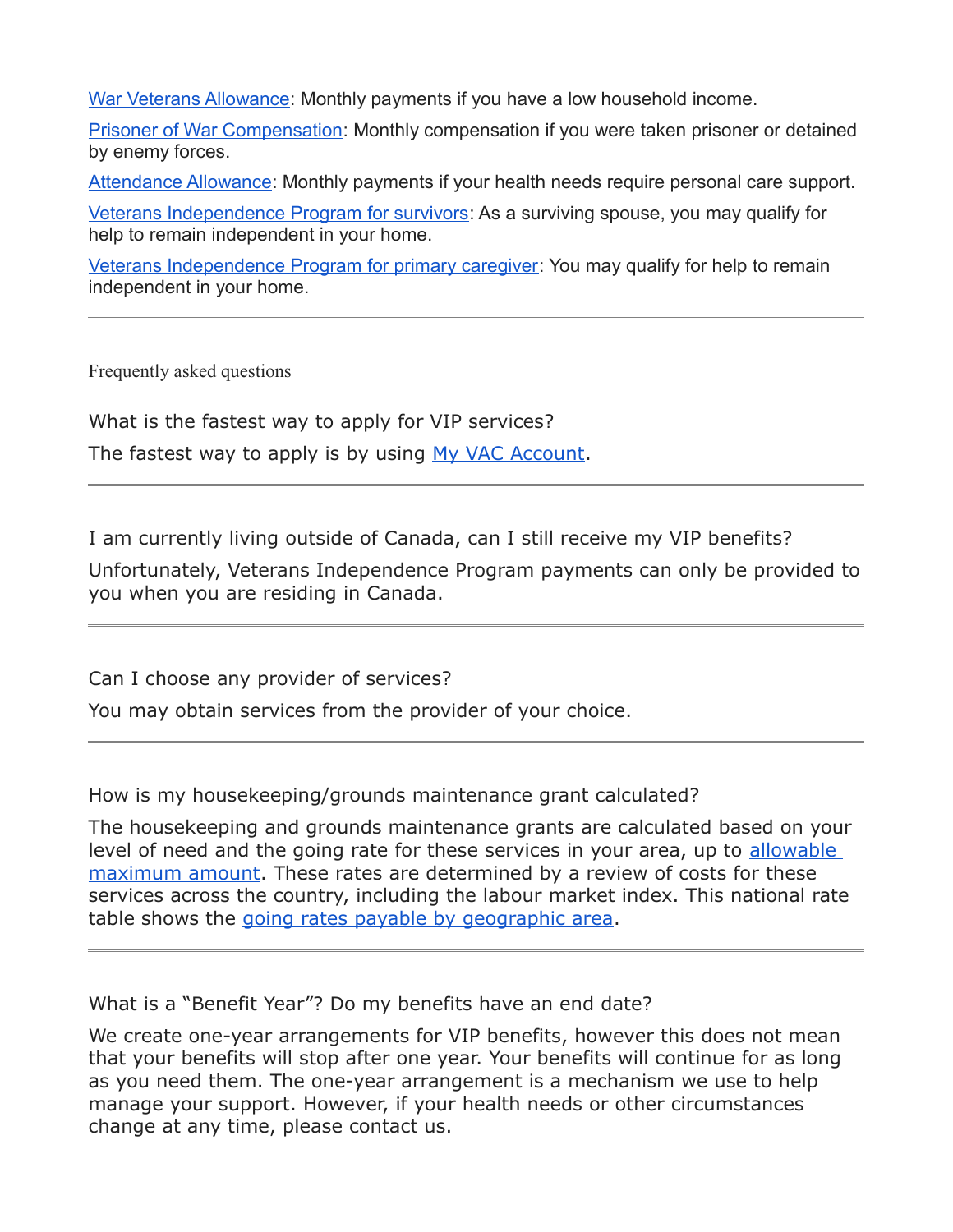Are there policies for this program?

Read the [Veterans Independence Program policies.](https://www.veterans.gc.ca/eng/about-vac/legislation-policies/policies/category/30)

## **Each month, Salute! provides news about:**

•**benefits and services available to Veterans and their families and tips on accessing them;** •**remembrance and commemoration activities in Canada and abroad; and** •**other events, including public discussions**.

You will also see stories about today's Veterans, their challenges and successes, and how they contribute to their communities after leaving the military.

#### **In this edition:**

- •[Black History Month](https://www.veterans.gc.ca/eng/about-vac/news-media/salute/2022-02?utm_source=MVA&utm_medium=Salute&utm_campaign=February22&utm_term=salute#1)
- •[Remembering Private Mark Graham](https://www.veterans.gc.ca/eng/about-vac/news-media/salute/2022-02?utm_source=MVA&utm_medium=Salute&utm_campaign=February22&utm_term=salute#2)
- •[VAC wants your opinion](https://www.veterans.gc.ca/eng/about-vac/news-media/salute/2022-02?utm_source=MVA&utm_medium=Salute&utm_campaign=February22&utm_term=salute#3)
- •[Veteran and Family Well-Being Fund announces support for more programs](https://www.veterans.gc.ca/eng/about-vac/news-media/salute/2022-02?utm_source=MVA&utm_medium=Salute&utm_campaign=February22&utm_term=salute#4)
- •[Job opportunities for Veterans, transitioning CAF members or serving reservists](https://www.veterans.gc.ca/eng/about-vac/news-media/salute/2022-02?utm_source=MVA&utm_medium=Salute&utm_campaign=February22&utm_term=salute#5)
- •[Helping military spouses find jobs](https://www.veterans.gc.ca/eng/about-vac/news-media/salute/2022-02?utm_source=MVA&utm_medium=Salute&utm_campaign=February22&utm_term=salute#6)
- •[New supports for Veterans who experienced sexual misconduct](https://www.veterans.gc.ca/eng/about-vac/news-media/salute/2022-02?utm_source=MVA&utm_medium=Salute&utm_campaign=February22&utm_term=salute#7)
- •[Veteran story: Laurie White](https://www.veterans.gc.ca/eng/about-vac/news-media/salute/2022-02?utm_source=MVA&utm_medium=Salute&utm_campaign=February22&utm_term=salute#8)
- •[Check in on your well-being](https://www.veterans.gc.ca/eng/about-vac/news-media/salute/2022-02?utm_source=MVA&utm_medium=Salute&utm_campaign=February22&utm_term=salute#9)

## **IN THE MEDIA**

[\\$592 million contract awarded for North Warning System](http://sm1.multiview.com/t/gcH1AAgbaBPWMTIiQLH45CU2rWaaCCuFQRUoaaaaCCuBRBR-S8aa?n=zYjVxUtmlckfj~25y6Vkfr.hkn~amp;j=nkXhlghyZoYrX~25AuhYrf.tYz~amp;f=F~amp;r=)

[Operation REASSURANCE: Canada's NATO mission explained](http://sm1.multiview.com/t/gcH1AAgbaBPWMTIiQLH45CU2rWaaCCuFQRUoaaaaCCuBRBR-S8aa?n=zYjVxUtmlckfj~25y6Vkfr.hkn~amp;j=nkXhlghyZoYrX~25AuhYrf.tYz~amp;f=HV~amp;3=)

[Tensions en Ukraine : Mélanie Joly rentre au pays plus tôt que prévu](http://sm1.multiview.com/t/gcH1AAgbaBPWMTIiQLH45CU2rWaaCCuFQRUoaaaaCCuBRBR-S8aa?n=zYjVxUtmlckfj~25y6Vkfr.hkn~amp;j=nkXhlghyZoYrX~25AuhYrf.tYz~amp;f=HX~amp;3=)

[Satellite images show new military bridge near Ukraine amid Russian buildup](http://sm1.multiview.com/t/gcH1AAgbaBPWMTIiQLH45CU2rWaaCCuFQRUoaaaaCCuBRBR-S8aa?n=zYjVxUtmlckfj~25y6Vkfr.hkn~amp;j=nkXhlghyZoYrX~25AuhYrf.tYz~amp;f=HZ~amp;3=)

[Exercise NIJMEGEN on hold for CAF personnel until 2024](http://sm1.multiview.com/t/gcH1AAgbaBPWMTIiQLH45CU2rWaaCCuFQRUoaaaaCCuBRBR-S8aa?n=zYjVxUtmlckfj~25y6Vkfr.hkn~amp;j=nkXhlghyZoYrX~25AuhYrf.tYz~amp;f=5~amp;r=)

[Forces armées canadiennes : les grades ont récemment été féminisés](http://sm1.multiview.com/t/gcH1AAgbaBPWMTIiQLH45CU2rWaaCCuFQRUoaaaaCCuBRBR-S8aa?n=zYjVxUtmlckfj~25y6Vkfr.hkn~amp;j=nkXhlghyZoYrX~25AuhYrf.tYz~amp;f=Hd~amp;3=)

[Russian sappers in Syria](http://sm1.multiview.com/t/gcH1AAgbaBPWMTIiQLH45CU2rWaaCCuFQRUoaaaaCCuBRBR-S8aa?n=zYjVxUtmlckfj~25y6Vkfr.hkn~amp;j=nkXhlghyZoYrX~25AuhYrf.tYz~amp;f=Hf~amp;3=)

[CME Family Last Posts / Dernière sonnerie de la famille du GMC](http://sm1.multiview.com/t/gcH1AAgbaBPWMTIiQLH45CU2rWaaCCuFQRUoaaaaCCuBRBR-S8aa?n=zYjVxUtmlckfj~25y6Vkfr.hkn~amp;j=nkXhlghyZoYrX~25AuhYrf.tYz~amp;f=m~amp;r=)